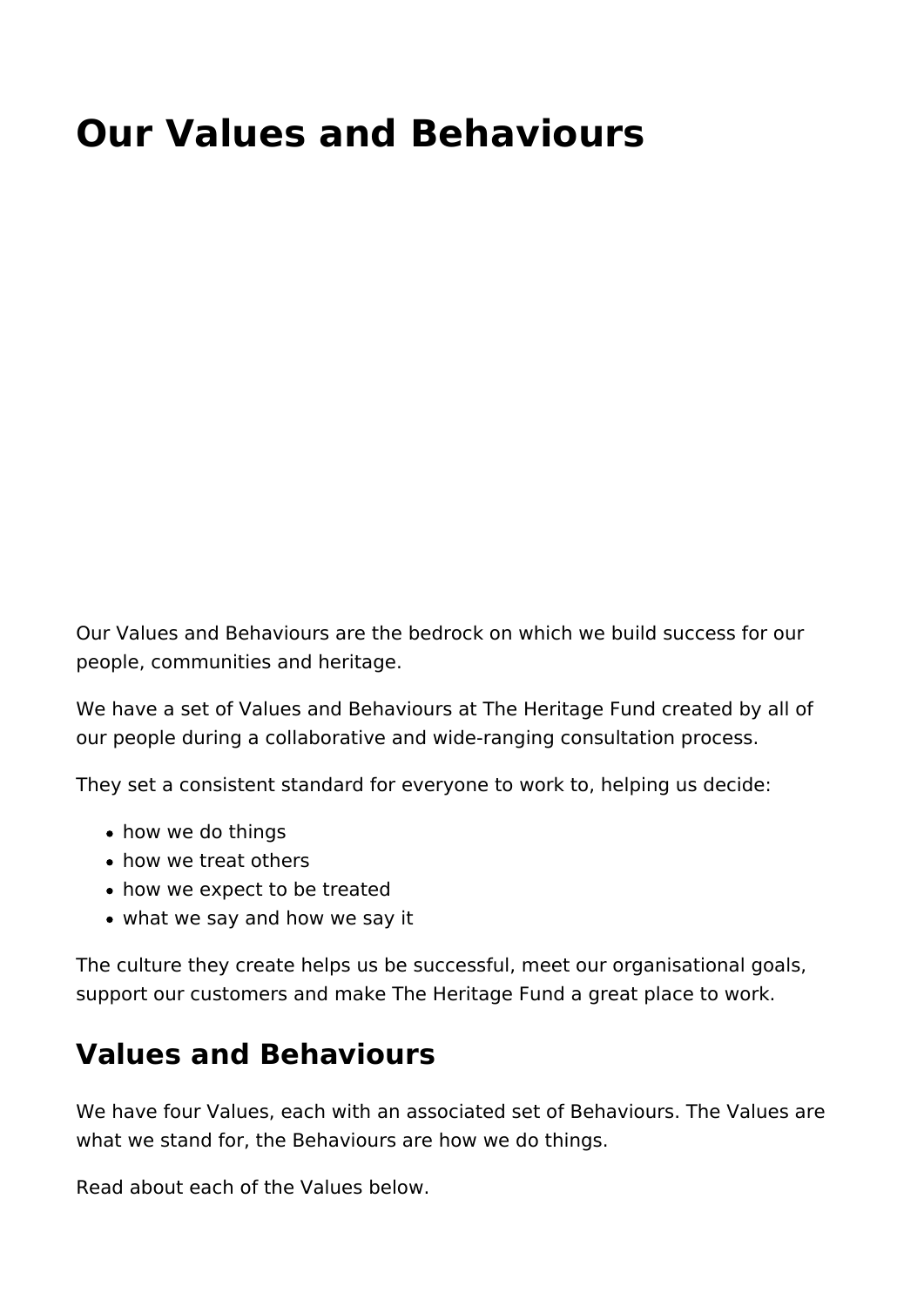### **Inclusive**

**Respect and celebration:** we are inclusive of all aspects of heritage, people and communities.

Appreciating the richness inclusion brings, we champion the interests of all and actively challenge exclusion. We respect each other. Recognising and supporting diverse communities.

### **Behaviours**

#### **We live this when:**

- we champion diversity, equality and inclusion
- we respect and care about each other, we are supportive
- we celebrate success wherever it happens
- we act with fairness

### **We don't live this when:**

- we are disrespectful, dismissive or insensitive to others, not considering the impact of our behaviours
- we make inconsistent or unfair decisions
- we ignore inappropriate behaviour
- we don't consider or support the needs of those who are different to us

### **Ambitious**

**Ambition with heart:** ambitious for our people, communities and heritage.

We are enterprising, innovative and bold. Looking to the future and open to new ideas. We grow ourselves, our leadership position and sustainability.

### **Behaviours**

### **We live this when:**

- we challenge the status quo where we can see there's a better way
- we aren't afraid to take a considered risk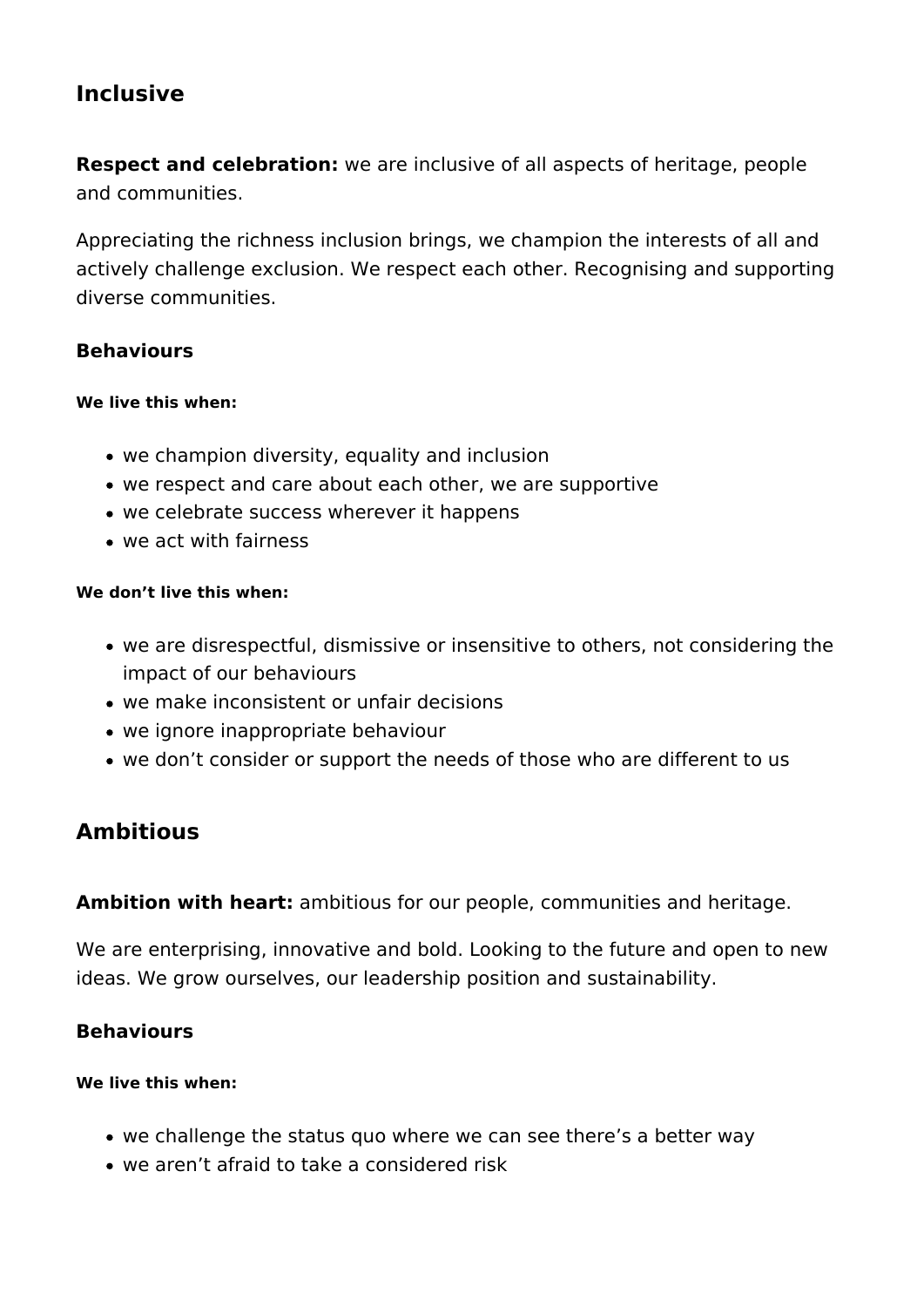- we encourage and champion new ideas
- we think long term and embrace sustainability

### **We don't live this when:**

- we act within our comfort zones
- we dismiss alternative ideas and discourage others from suggesting new ways of working
- we make poorly planned decisions that don't take the future into account
- we ignore problems and challenges instead of addressing them

### **Collaborative**

**Strength in cooperation:** we are collaborative by working and learning together.

Working across boundaries to deliver solutions. Listening and learning from the best mix of skills and expertise. We share knowledge and experience.

### **Behaviours**

### **We live this when:**

- we work well in partnerships, harnessing the skills and knowledge of others
- we listen and learn from each other
- we actively share our knowledge and expertise
- we encourage and champion new ideas from all sources

### **We don't live this when:**

- we pursue an individual or solo agenda rather than involving others
- we discourage, avoid or dismiss feedback
- we make little or no effort to understand the perspective of others

### **Trusted**

**Doing what is right:** trusted for our integrity, expertise and judgement.